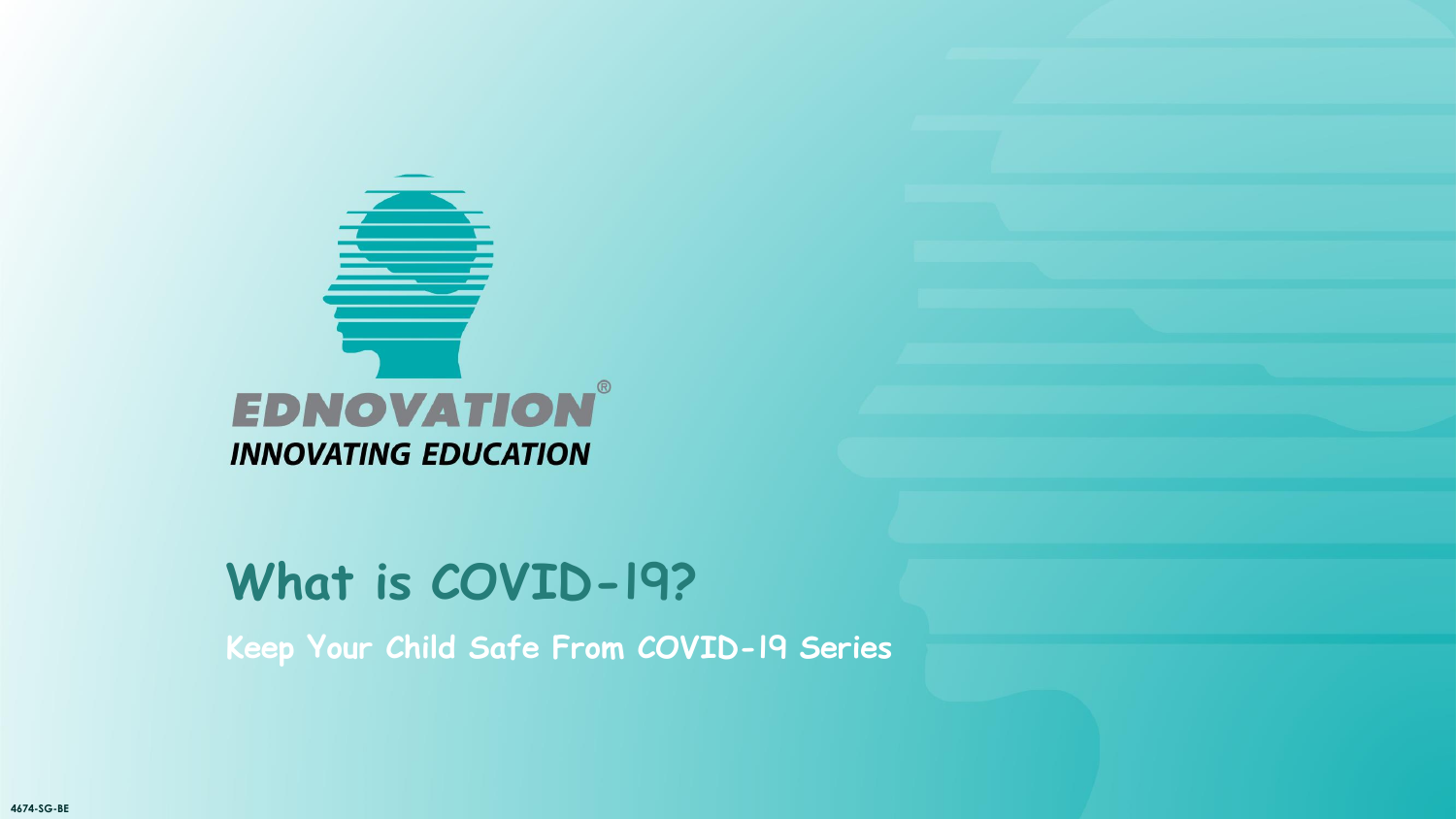





**Children, do you know about a new virus outbreak that has affected many people in many countries?**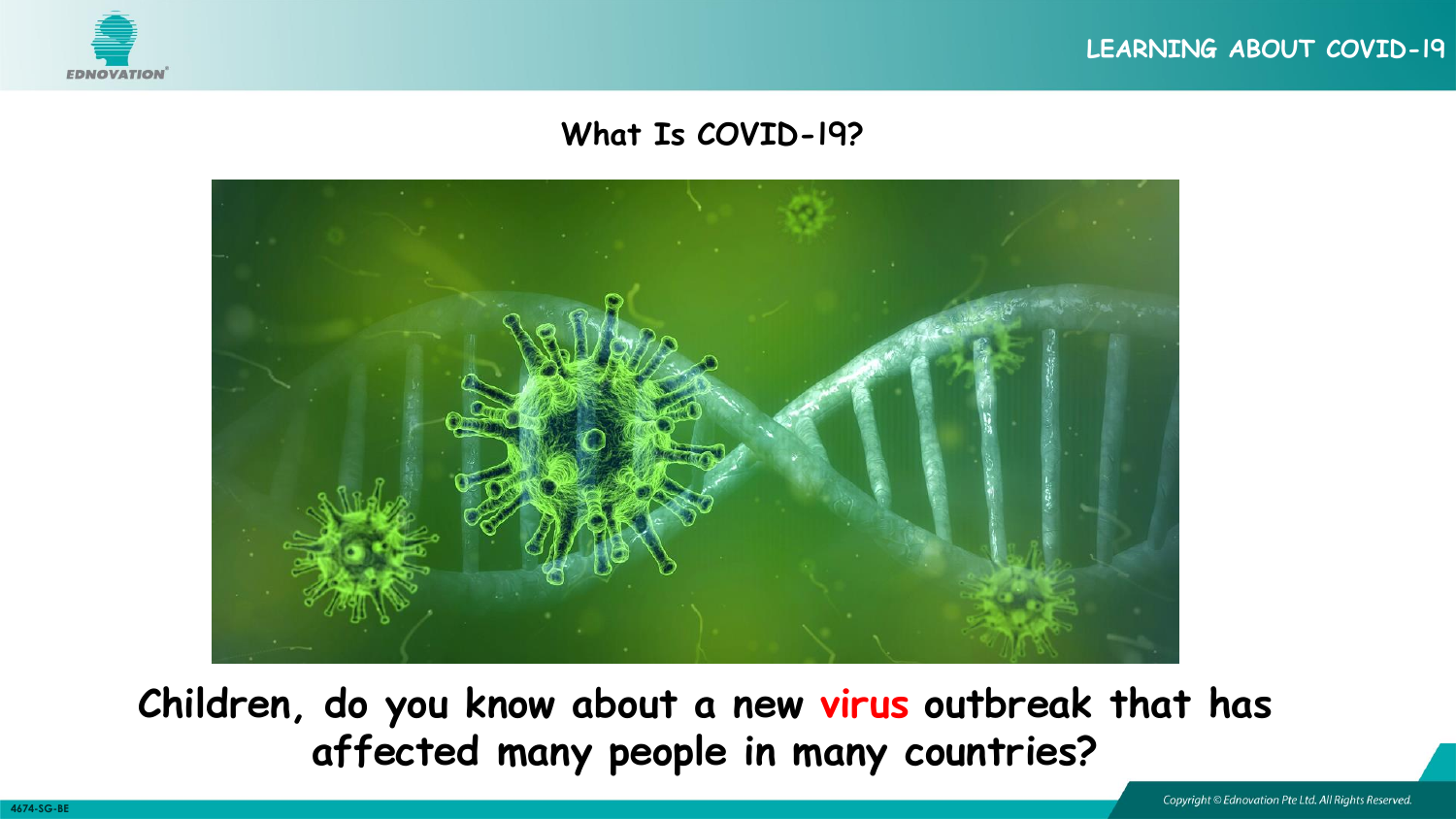





## **This virus causes the Coronavirus Disease 2019 or COVID-19 in short.**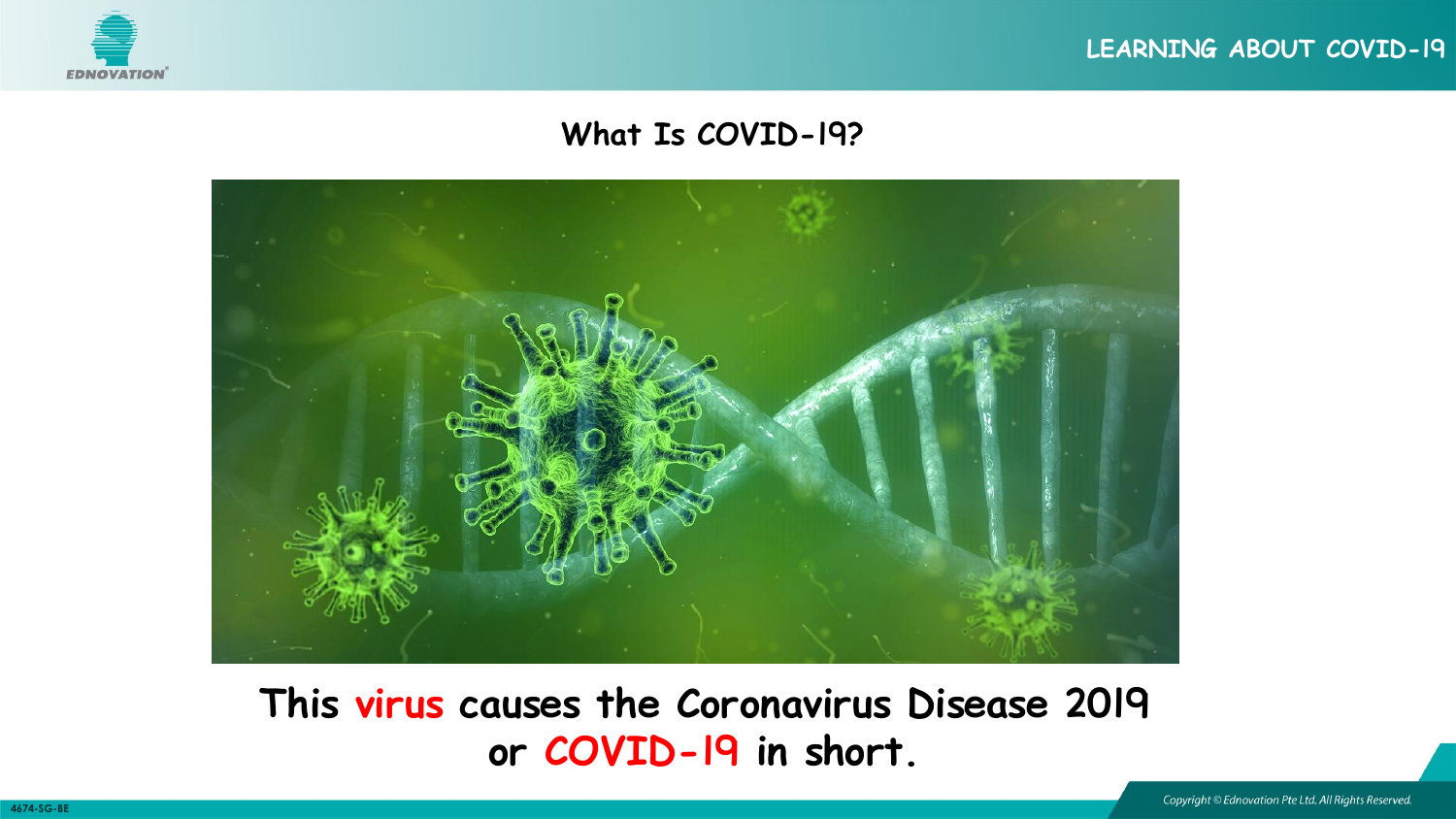





**The virus of COVID-19 belongs to a family of viruses that causes illnesses in people.**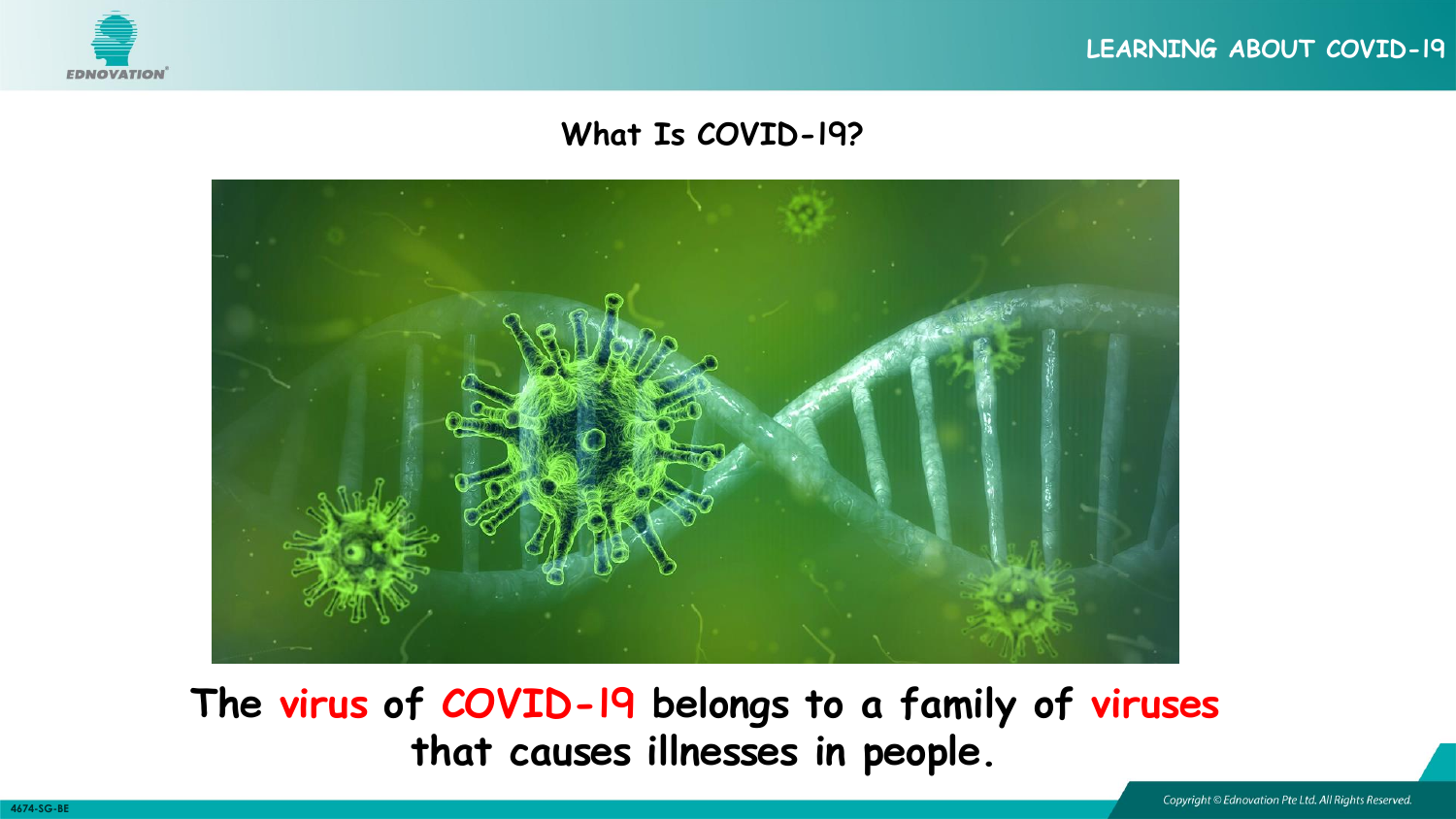





## **Do you know what a virus is?**

Note: Encourage children to share their views.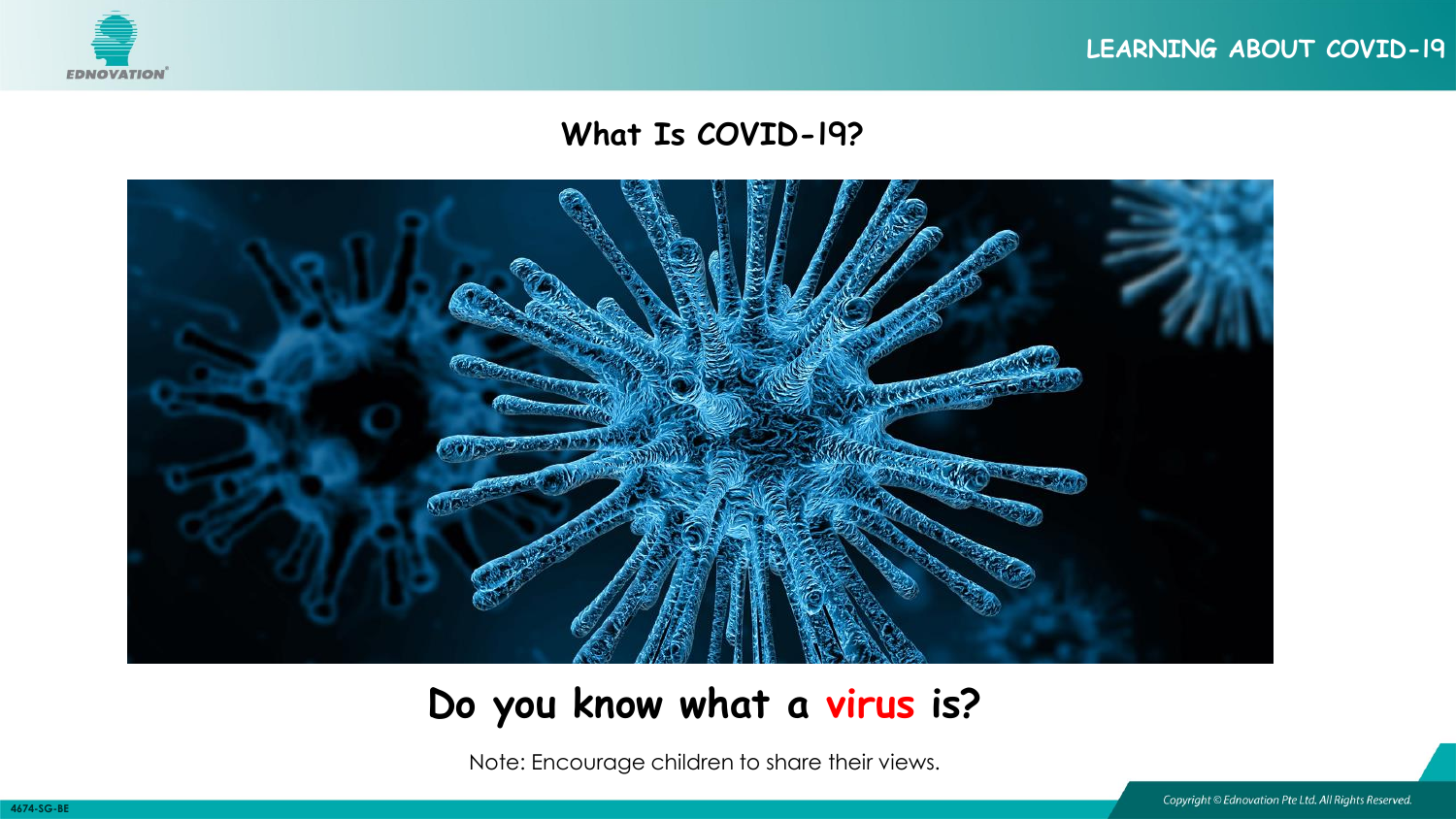





**A virus is a tiny and infectious germ.**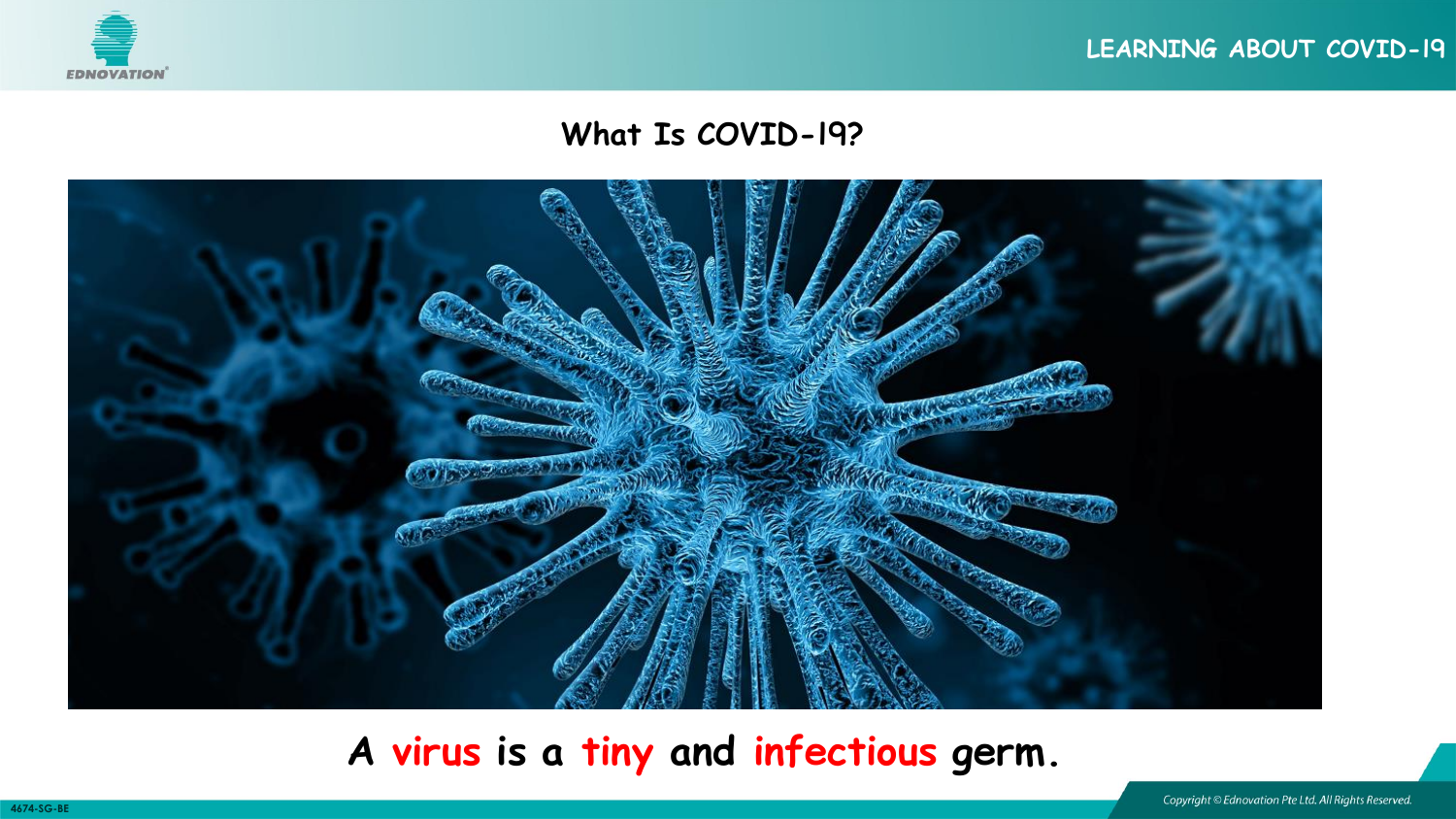





**When these viruses enter our body and begin to grow in numbers, we will fall sick.**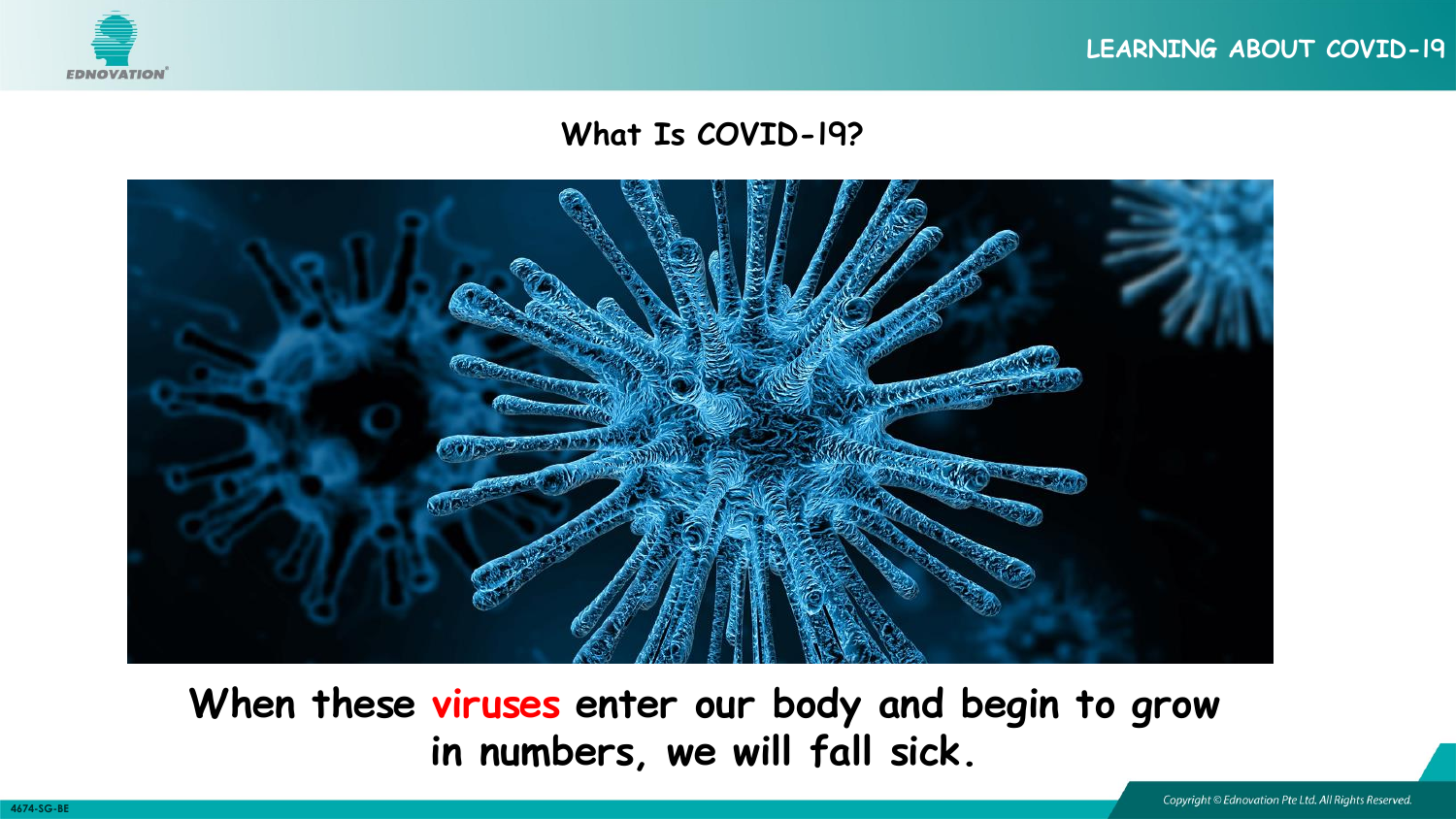



**This is how the virus of COVID-19 looks like. It is round and has crown-like spikes.**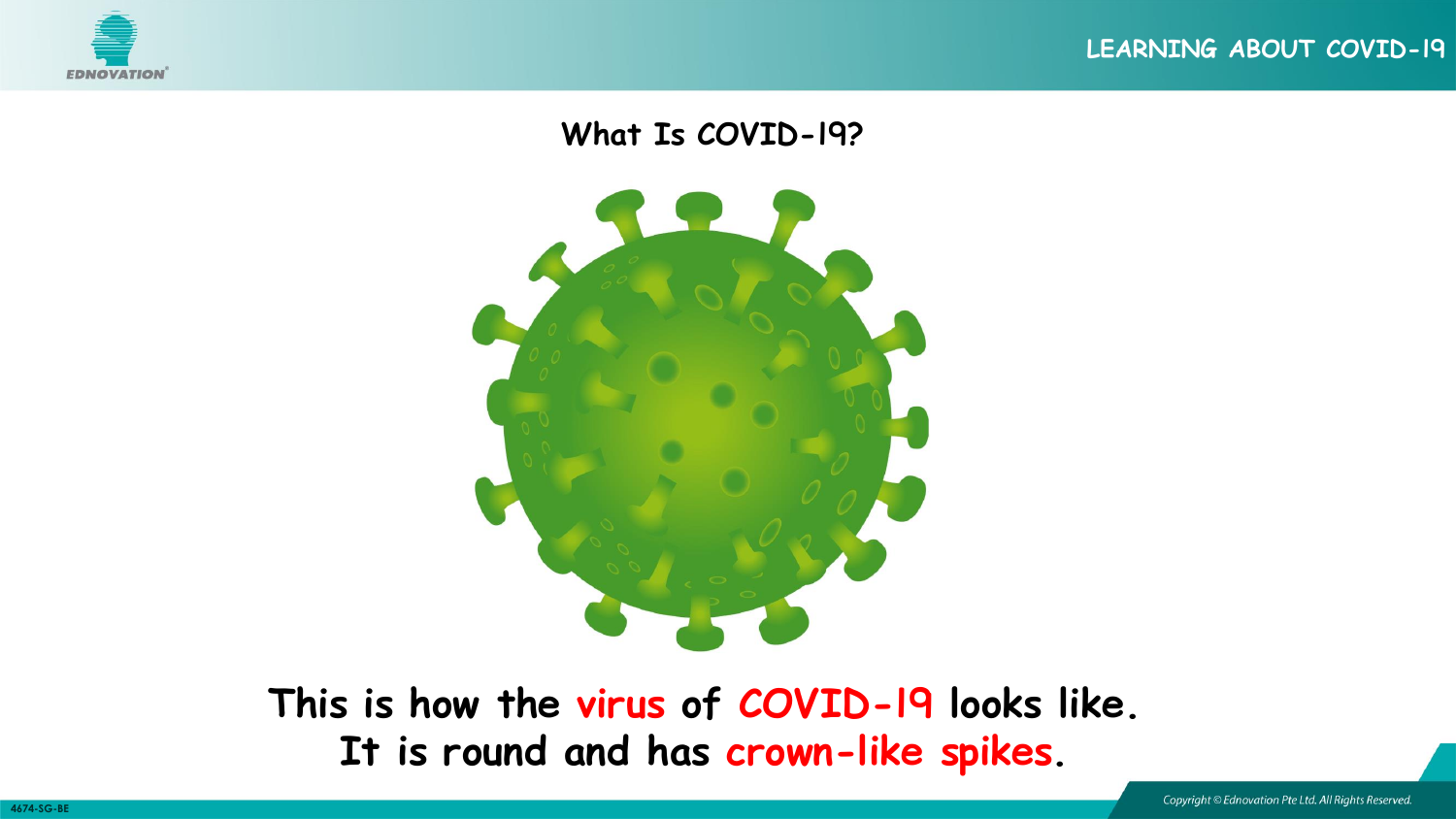



**People who are infected with COVID-19 will show symptoms such as cough, fever and shortness of breath.**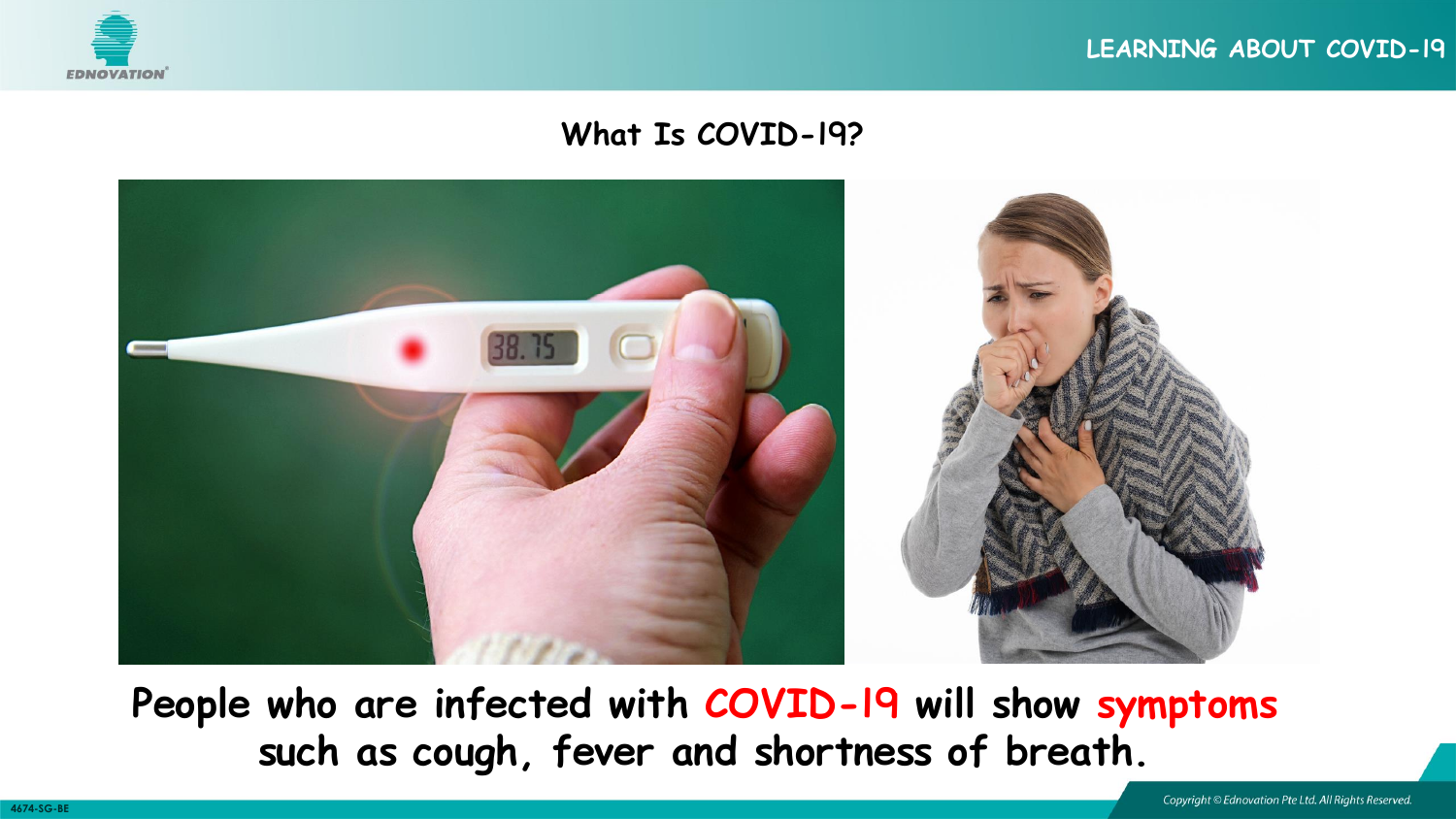

**Hands-on Time**

## **Mission:**

## **Let's make a model of the virus of COVID-19!**